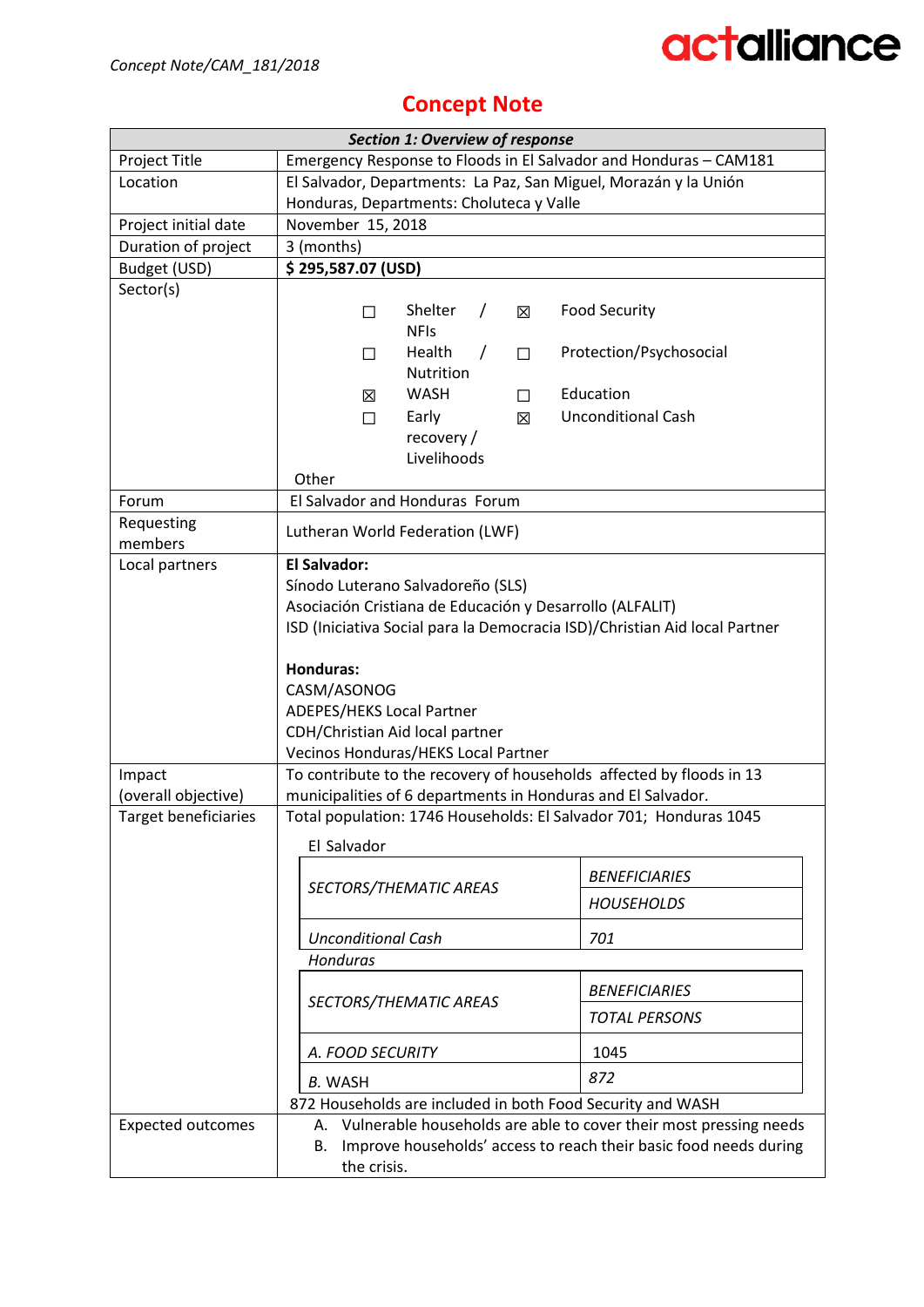|                                     | C. Households receive hygiene products and have increased              |  |  |  |
|-------------------------------------|------------------------------------------------------------------------|--|--|--|
|                                     | awareness about good hygiene practices.                                |  |  |  |
|                                     | D. Households have improved access to water.                           |  |  |  |
| <b>Expected outputs</b>             | 701 households have food to cover their basic needs for a period<br>А. |  |  |  |
|                                     | of three months.                                                       |  |  |  |
|                                     | B. Households meet a range of basic needs for one month.               |  |  |  |
|                                     | C. 872 households have improved access to hygiene.                     |  |  |  |
|                                     | D. 365 households benefit to improvements and water system repair for  |  |  |  |
|                                     | household use.                                                         |  |  |  |
| Main activities                     | A.1 MoU with bank entity for cash transfers in El Salvador             |  |  |  |
|                                     | A.2. Training on cash transfers for staff and community leaders.       |  |  |  |
|                                     | A.3. Local market assessment of food availability.                     |  |  |  |
|                                     | A.4. Delivery of cash to selected households.                          |  |  |  |
|                                     | A.5 Monitoring and evaluation                                          |  |  |  |
|                                     | B.1. Purchase and distribution of food kits in Honduras                |  |  |  |
|                                     | C.1 Acquisition and distribution of hygiene kits                       |  |  |  |
|                                     | C.2 Monitoring                                                         |  |  |  |
|                                     | D.1 Quotation and purchase of building materials                       |  |  |  |
|                                     | D.2 Distribution of Materials.                                         |  |  |  |
| D.4 Monitoring of repairment        |                                                                        |  |  |  |
| <b>Section 2: Narrative Summary</b> |                                                                        |  |  |  |

#### **Background**

Two low pressure systems, one in the Atlantic and the other in the Pacific, caused intense rainfall conditions, flash floods in several communities in Costa Rica, El Salvador, Guatemala, Honduras and Nicaragua from 5 October 2018. In El Salvador, Civil Protection reported 15 people injured, six dead, one missing and 768 people in shelters. In addition, 1541 flooded houses and eight houses were destroyed, 120 wells contaminated, and several schools and roads damaged.

In Honduras, the rains caused flooding and landslides across the country. Most damage has been reported in Francisco Morazán, Valle, and Choluteca departments, where a red alert was issued by the government. 12,076 people were affected by the floods. 963 homes were damaged, including 169 flooded, and 9 completely destroyed. 7,234 people were evacuated, and 6,789 moved to 78 temporary shelters. According to the National Emergency Operations Center (COEN) of COPECO, heavy rainfall left about 25,558 people affected and 9 dead. The number of people in shelters reached 9,097. 11,552 people were evacuated, and some 170 schools are damaged. Further, 63 roads18 and 7 water systems were damaged. A total of 1,143 houses were either damaged or destroyed in the municipalities of Francisco Morazán, Choluteca and Valle.

| <b>Humanitarian Needs</b>                        | <b>Capacity to Respond</b>                          |  |  |
|--------------------------------------------------|-----------------------------------------------------|--|--|
| According to needs assessment carried<br>bv      | The ACT Alliance Forums in Central America,         |  |  |
| member organizations of ACT Alliance Forums in   | have a long term experience in emergency            |  |  |
| El Salvador and Honduras, priority needs are the | response and have responded to several              |  |  |
| following:                                       | emergencies since 1998. The organizations           |  |  |
| - Access to sufficient food                      | involved have long term development programs        |  |  |
| - Non-food items                                 | in the affected geographical areas. It is important |  |  |
| - Access to safe water                           | to mention that there have been previous joint      |  |  |
| The conditions for the affected population       | appeals in Central America, with satisfactory       |  |  |
| remain critical, and alerts are maintained.      | results. The spaces built by the Forums and their   |  |  |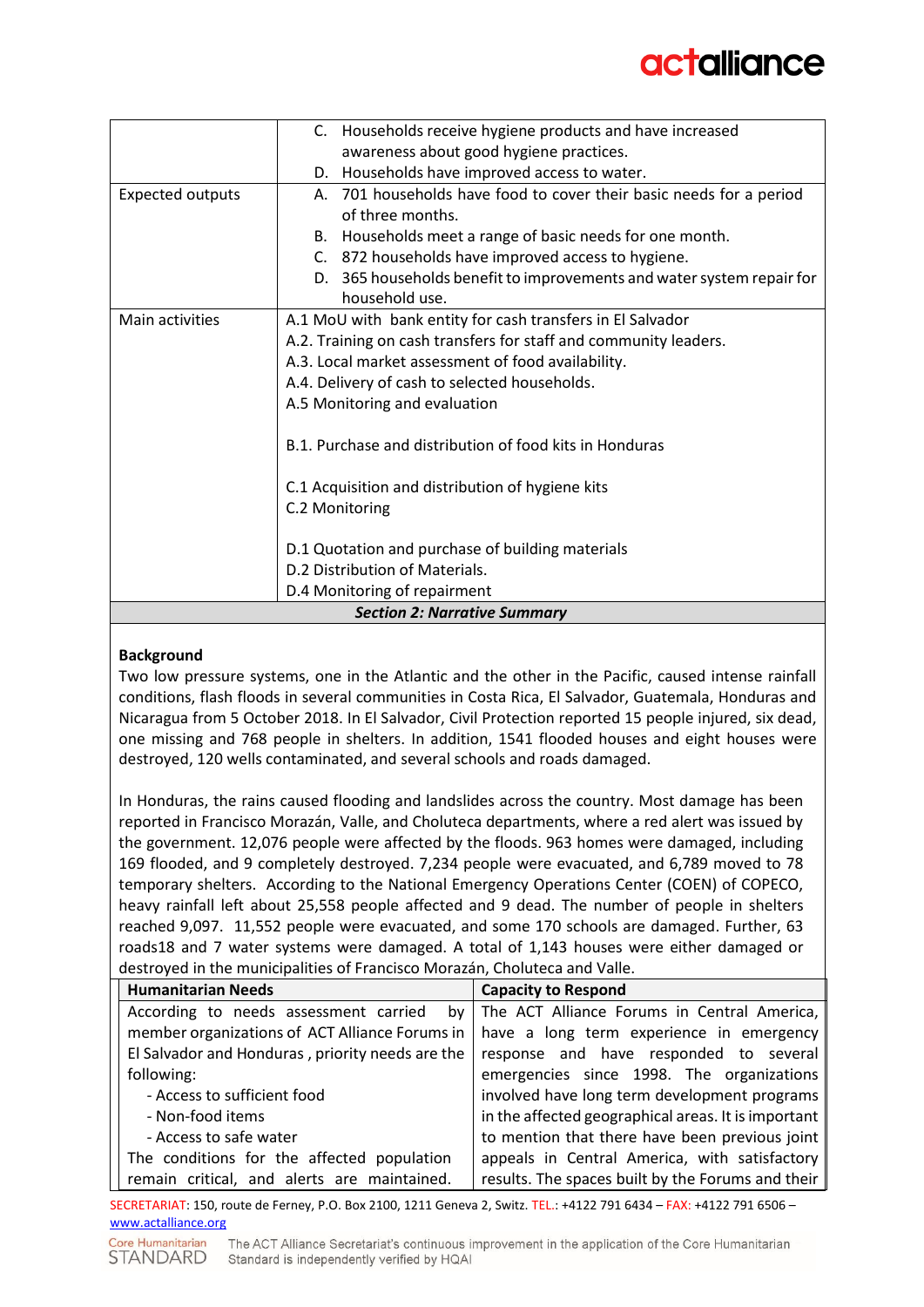Flooding is still at high levels in some areas, and if these conditions are persistent in the region, the needs will become more demanding for the population at risk.

local relations in each country allow the establishment of alliances at the local, national and regional levels, to ensure effective communication and coordination for humanitarian response.

### **Proposed response**

*Does the proposed response honour ACT's commitment to Child Safeguarding?*  ☒ Yes ☐ No

The proposed interventions aim to provide humanitarian assistance to households affected meet their basic needs for food, access to water, and hygiene kits. In summary, the support will be to carry out activities such as delivery of cash transfers, delivery of food kits, hygiene kits, and repair and maintenance of a water distribution system for domestic use.

In El Salvador, The Salvadorian Lutheran Synod (SLS) and ALFALIT are going to provide unconditional cash to 701 households affected by floods in order to cover their most pressing needs. There is an MoU signed between the forum and a Government bank, through which the cash will be directed to the beneficiaries. In Honduras, there are 5 implementing organizations aiming to support 1045 households with food and hygiene kits delivery, and the rehabilitation of a water distribution system.

### **Coordination**

Lutheran World Federation will be responsible for the coordination, monitoring and administration of the response, in close coordination with the implementing organizations in Honduras and El Salvador respectively. Coordination will be essential to ensure that there is no duplication of efforts, a collaborative approach. Implementation, monitoring and reporting will be coordinated between organizations involved in the response with the Guatemala forum members. All the participating organizations are responsible for coordination with local leadership at the community level, local government bodies, and the humanitarian country team.

### **Basic implementation plan**

| <b>ACTIVITIES</b>                                                                        |  |  |
|------------------------------------------------------------------------------------------|--|--|
| A.1. Meetings with bank entities and establish agreements for cash transfers.            |  |  |
| A.2. Train technical personnel and community leaders about cash transfers.               |  |  |
| A.3. Explore local market to verify if there is enough food availability.                |  |  |
| A.4. Deliver the funds, purchases the products and grocery items.                        |  |  |
| A.5. Monitoring                                                                          |  |  |
| B.1 Formation of evaluation and purchasing committee                                     |  |  |
| B.2 Product quote.                                                                       |  |  |
| B.3 Acquisition and distribution of food kits and hygiene kits.                          |  |  |
| <b>B.4 Monitoring</b>                                                                    |  |  |
| C.1 Evaluator committee formation and purchases of materials for repair of water systems |  |  |
| C.2 Quotation and purchase of materials                                                  |  |  |
| C.3 Distribution of Materials.                                                           |  |  |
| C.4 Monitoring of repairs                                                                |  |  |
| <b>CHS Traning</b>                                                                       |  |  |
| Administrative and Financial Follow-up                                                   |  |  |
| Technical Supervision by project staff                                                   |  |  |
| <b>SITREPS</b>                                                                           |  |  |
| Interim and final reports of the project                                                 |  |  |
| Monitoring                                                                               |  |  |
| Audit                                                                                    |  |  |
| Complaint mechanisms / information sharing                                               |  |  |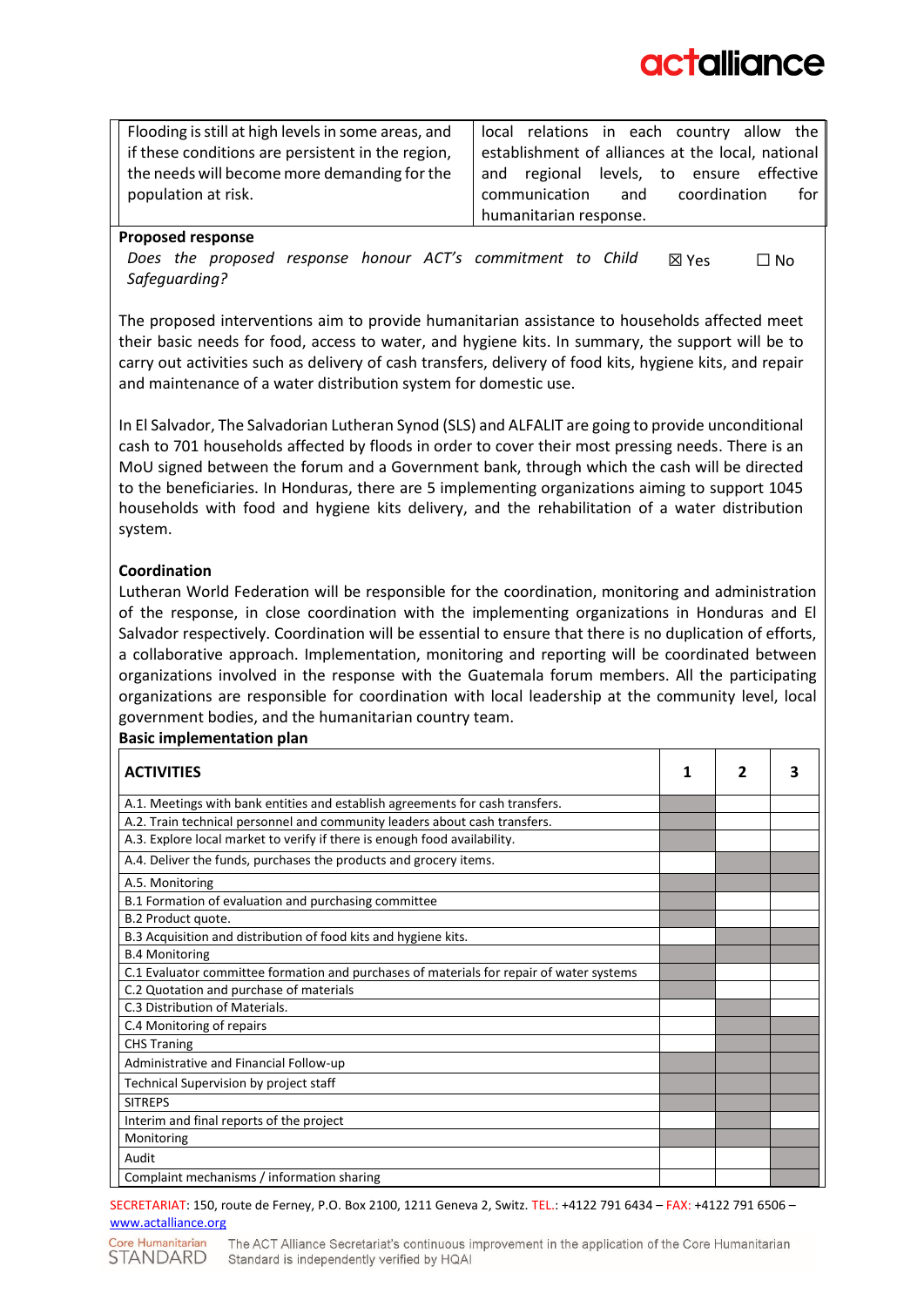#### **Monitoring and evaluation**

LWF will be responsible for the overall coordination of the response, and a coordinator of the Project will be hired. There will be regular monitoring processes including: field visits, coordination meeting with stakeholders and beneficiaries. There will also be Situational Reports to share the progress of the response to be provided to ACT Secretariat and donors. LWF will carry out a monitoring activity in order to review and systematize learning process. At the end of the project an external audit will be carried out.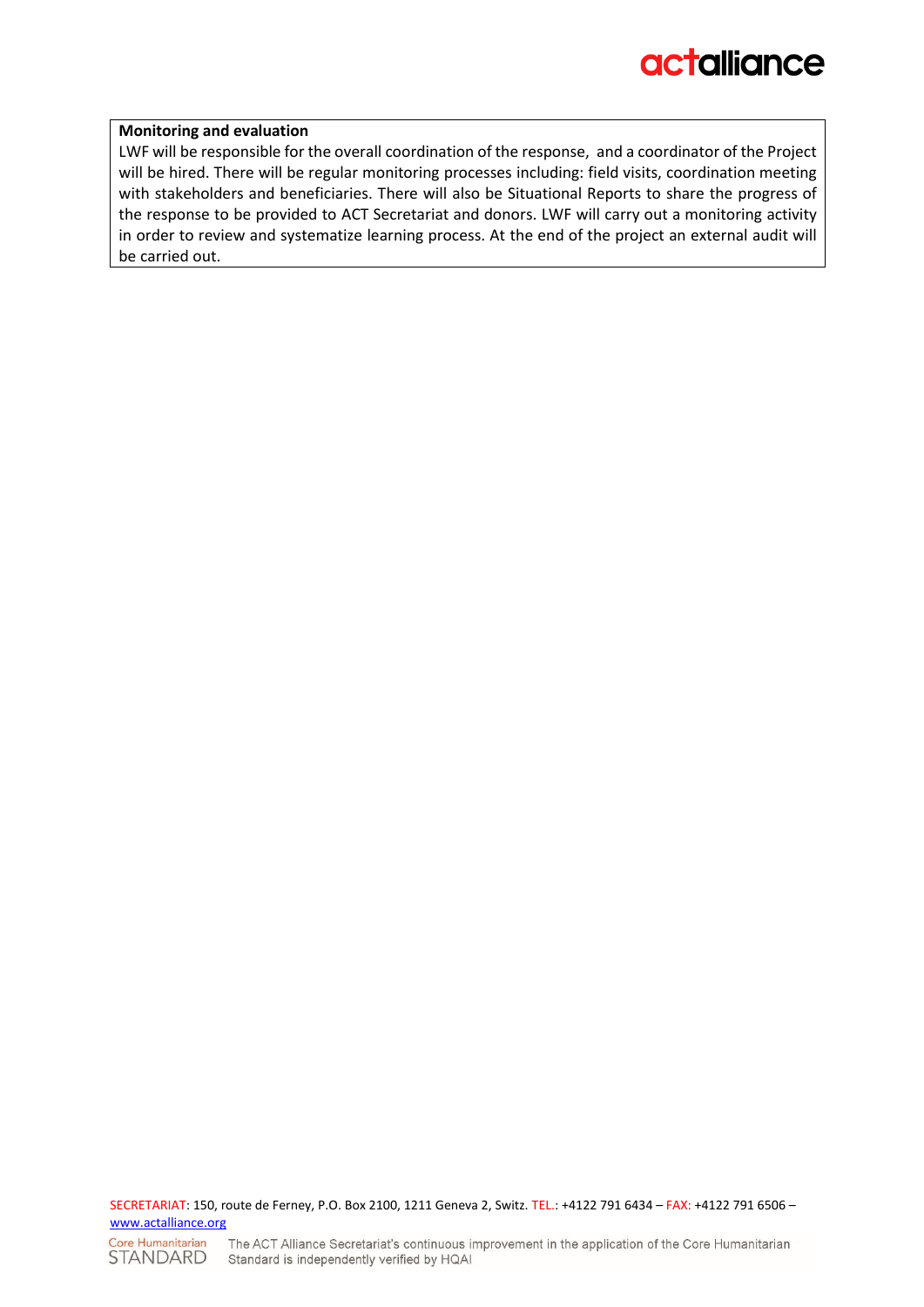| <b>Section 3: Budget Summary</b>                                  |                      |  |  |
|-------------------------------------------------------------------|----------------------|--|--|
| <b>DIRECT COSTS</b>                                               |                      |  |  |
| $\blacktriangleleft$<br><b>PROGRAM STAFF</b>                      |                      |  |  |
| 1.1 Total national program staff                                  | 12,600.00            |  |  |
| 1.2 Project Coordinator                                           | 4,623                |  |  |
| <b>TOTAL PROGRAM STAFF</b>                                        | 17,223               |  |  |
| $\overline{2}$<br><b>PROGRAM ACTIVITIES</b>                       |                      |  |  |
| 2.1<br>Food security                                              | 183,525.00           |  |  |
| 2.2<br>Water, sanitation & hygiene (WASH)                         | 46,160.00            |  |  |
| <b>TOTAL PROGRAM ACTIVITIES</b>                                   | 229,685.00           |  |  |
| $\overline{\mathbf{3}}$<br><b>PROGRAM IMPLEMENTATION</b>          |                      |  |  |
| Communication<br>3.1<br>3.2                                       | 500                  |  |  |
| Monitoring & evaluation<br>3.3<br>Audit                           | 1,800.00<br>4,014.75 |  |  |
| 3.4<br>Visibility                                                 | 3,100.00             |  |  |
| <b>TOTAL PROGRAM IMPLEMENTATION</b>                               | 9,414.75             |  |  |
| $\overline{\mathbf{4}}$<br><b>PROGRAM LOGISTICS</b>               |                      |  |  |
| 4.1.<br>Meals and accommodation                                   | 1,800                |  |  |
| 4.2.<br>Fuel                                                      | 7,800                |  |  |
| 4.3.<br><b>Rental of Vehicles</b>                                 | 8,700                |  |  |
| 4.4.<br><b>Monitoring Visits</b>                                  | 5,040                |  |  |
| <b>TOTAL PROGRAM LOGISTICS</b>                                    | 23,340.00            |  |  |
| <b>OTHER PROGRAM COSTS</b><br>6                                   |                      |  |  |
| <b>6.1 FORUM COORDINATION</b>                                     |                      |  |  |
| 6.1.1<br>coordination meetings                                    | 600                  |  |  |
| <b>TOTAL FORUM COORDINATION</b>                                   | 600                  |  |  |
| <b>6.2 STRENGTHENING CAPACITIES</b>                               |                      |  |  |
| 6.2.1. CHS Training                                               | 1,000                |  |  |
| <b>TOTAL STRENGTHENING CAPACITIES</b>                             | 1,000                |  |  |
| <b>TOTAL DIRECT COST</b>                                          | 281,262.76           |  |  |
| <b>INDIRECT COSTS: PERSONNEL, ADMINISTRATION &amp; SUPPORT</b>    |                      |  |  |
| <b>Staff salaries</b><br>e.g.                                     |                      |  |  |
| Salaries for accountant and other admin staff                     | 1,500                |  |  |
| Salaries for accountant                                           | 750                  |  |  |
| <b>Office Operations</b><br><b>Office Utilities</b>               |                      |  |  |
| Office utilities - Administration                                 | 1,365<br>300         |  |  |
| Communications                                                    |                      |  |  |
| Telephone and fax                                                 | 1,500                |  |  |
| Telephone and fax (prepaid phone) -                               |                      |  |  |
| Administration                                                    | 300                  |  |  |
| TOTAL INDIRECT COST: PERSONNEL, ADMIN. & SUPPORT                  | 5,715                |  |  |
|                                                                   | 2%                   |  |  |
| <b>TOTAL EXPENDITURE exclusive International Coordination Fee</b> | 286,977.732          |  |  |
| <b>INTERNATIONAL COORDINATION FEE (ICF) - 3%</b>                  | 8,609.33             |  |  |
| <b>TOTAL EXPENDITURE inclusive International Coordination Fee</b> | 295,587.07           |  |  |
|                                                                   |                      |  |  |
| <b>BALANCE REQUESTED (minus available income)</b>                 | 295,587.07           |  |  |